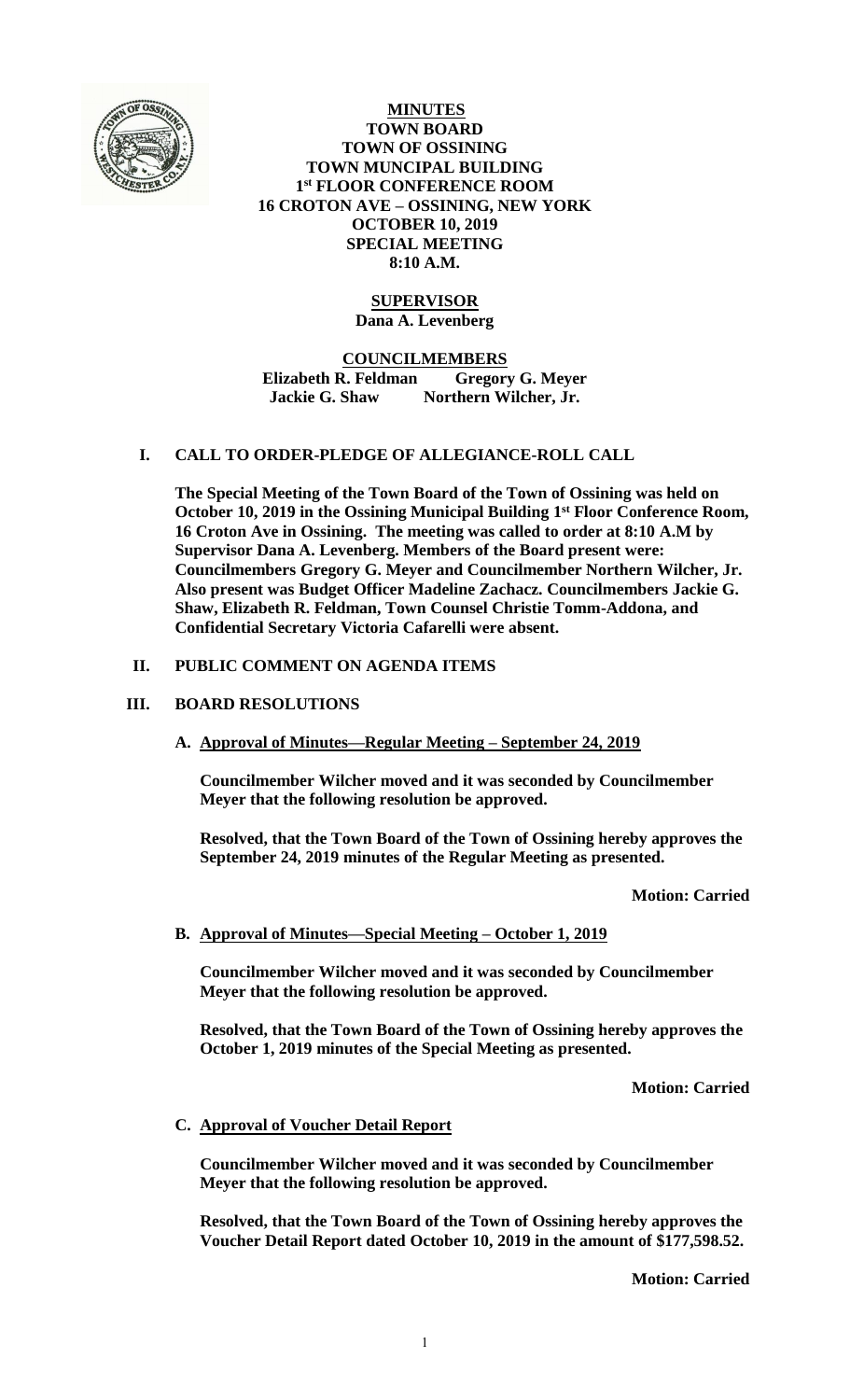## **D. Shared Service Inter-Municipal Agreement: New York State DEC Grant for "Recycling App"**

**Councilmember Wilcher moved and it was seconded by Councilmember Meyer that the following resolution be approved.**

**Resolved, that the Town Board of the Town of Ossining authorizes the Supervisor to sign a shared services inter-municipal agreement with the City of New Rochelle, Town of Greenburgh, Town of Harrison, Town of Ossining, Village of Bronxville, Village of Hastings on Hudson, Village of Irvington, Village of Mamaroneck, Village of Pelham, Village of Tarrytown, and Village of Tuckahoe for the purposes of receiving grant funds and performing associated administration to receive said funds from the New York State Department of Environmental Conservation to procure a shared "recycling app," intended to improve recycling efforts of all participating municipalities.**

**Motion: Carried**

## **E. Contract— Flaming Barrel of Monkeys Entertainment**

**Councilmember Wilcher moved and it was seconded by Councilmember Meyer that the following resolution be approved.**

**Resolved, that the Town Board of the Town of Ossining hereby authorizes the Supervisor to sign an agreement with Sean R. McGoey dba Flaming Barrel of Monkeys Entertainment for performing as outlined in the agreement for the 2019 Forest O' Fears Haunted Hayride, taking place on:**

- **Friday, October 18th, 2019**
- **Saturday, October 19th, 2019**
- **Friday, October 25th, 2019**
- **Saturday, October 26th, 2019**

**Motion: Carried**

## **F. Contract— DualWave Entertainment**

**Councilmember Wilcher moved and it was seconded by Councilmember Meyer that the following resolution be approved.**

**Resolved, that the Town Board of the Town of Ossining hereby authorizes the Supervisor to sign an agreement with Jeff Staples dba DualWave Entertainment for performing as outlined in the agreement for the 2019 Forest O' Fears Haunted Hayride, taking place on:**

- **Friday, October 18th, 2019**
- **Saturday, October 19th, 2019**
- **Friday, October 25th, 2019**
- **Saturday, October 26th, 2019**

**Motion: Carried**

## **G. Contract— GMB Creative**

**Councilmember Wilcher moved and it was seconded by Councilmember Meyer that the following resolution be approved.**

**Resolved, that the Town Board of the Town of Ossining hereby authorizes the Supervisor to sign an agreement with Gina Balog dba GMB Creative for performing as outlined in the agreement for the 2019 Forest O' Fears Haunted Hayride, taking place on:**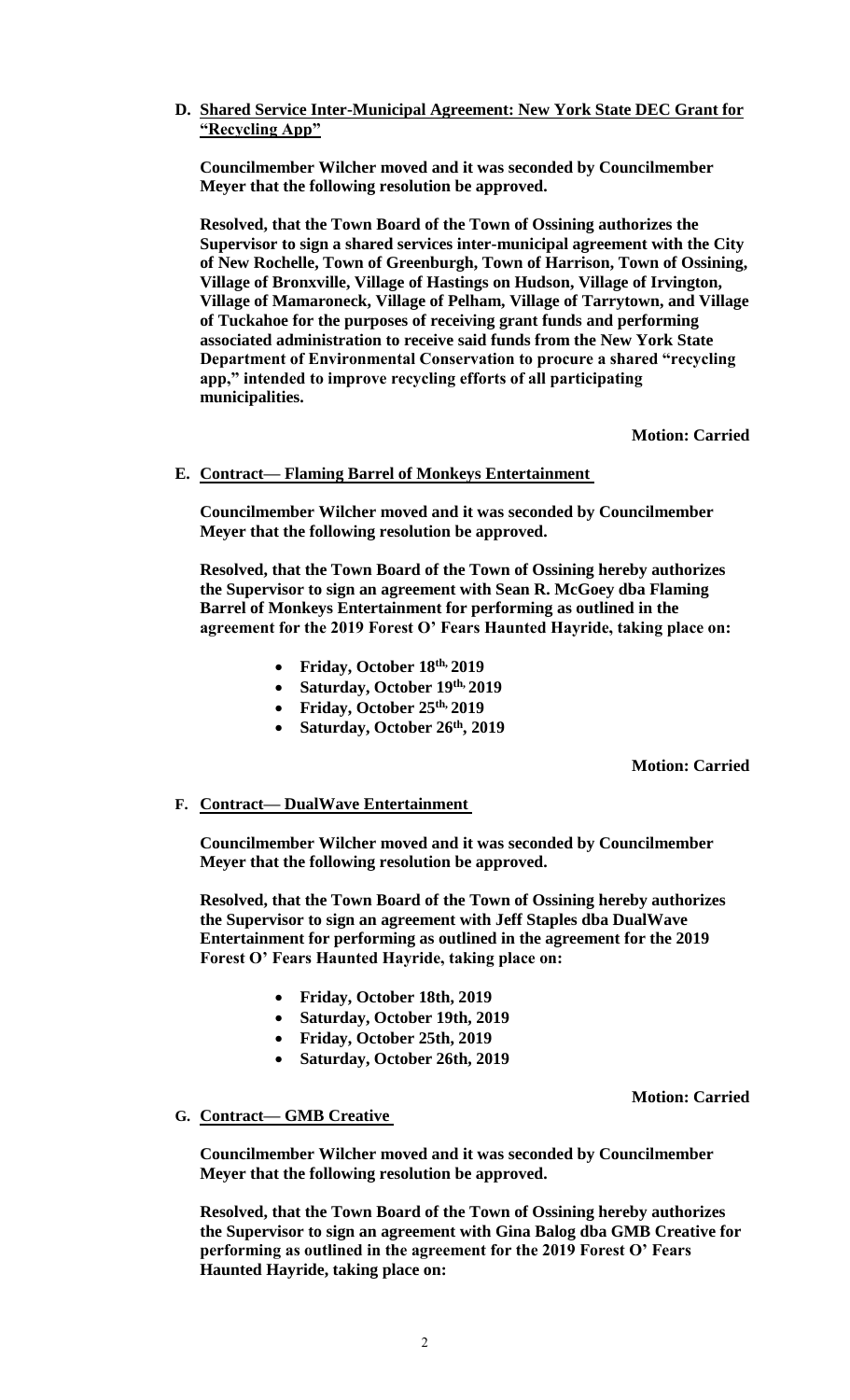- **Friday, October 18th, 2019**
- **Saturday, October 19th, 2019**
- **Friday, October 25th, 2019**
- **Saturday, October 26th, 2019**

**Motion: Carried**

**H. Contract— Forest O' Fears Executive Director/ Event Coordinator, Assisant Director and Creative Director**

**Councilmember Wilcher moved and it was seconded by Councilmember Meyer that the following resolution be approved.**

**Resolved, that the Town Board of the Town of Ossining hereby authorizes the Supervisor to sign an agreement with Fern Quezada for providing Executive Director and Event Coordination, Mike and Jamie Idi for providing Assistant Director services, and Mike Santiago for providing Creative Director services for 2019 Forest O' Fears Haunted Hayride, taking place**

- **Friday, October 18th, 2019**
- **Saturday, October 19th, 2019**
- **Friday, October 25th, 2019**
- **Saturday, October 26th, 2019**

**Motion: Carried**

## **I. Consultant Agreement Approval – Healthy Communities Initiative**

**Councilmember Wilcher moved and it was seconded by Councilmember Meyer that the following resolution be approved.**

**Resolved, that the Town Board of the Town of Ossining authorizes the Supervisor to sign an agreement with Pace University's Land Use Law Center, White Plains, NY to provide consultant services associated with the Town of Ossining Healthy Communities Initiative, in the amount of \$69,968.40 to be fully funded by a Climate Smart Communities grant from the New York State Department of Environmental Conservation.**

**Motion: Carried**

## **J. Consultant Agreement Approval – Comprehensive Plan**

**Councilmember Wilcher moved and it was seconded by Councilmember Meyer that the following resolution be approved.**

**Resolved, that the Town Board of the Town of Ossining authorizes the Supervisor to sign an agreement with Pace University's Land Use Law Center, White Plains, NY to provide consultant services for community engagement associated with the development of a Comprehensive Plan with Sustainability Elements, in the amount of \$25,000 to be fully funded by a Climate Smart Communities grant from the New York State Department of Environmental Conservation.**

**Motion: Carried**

## **K. Memorial in Honor of Mario Conte, Court Attendant**

**Councilmember Wilcher moved and it was seconded by Councilmember Meyer that the following resolution be approved.**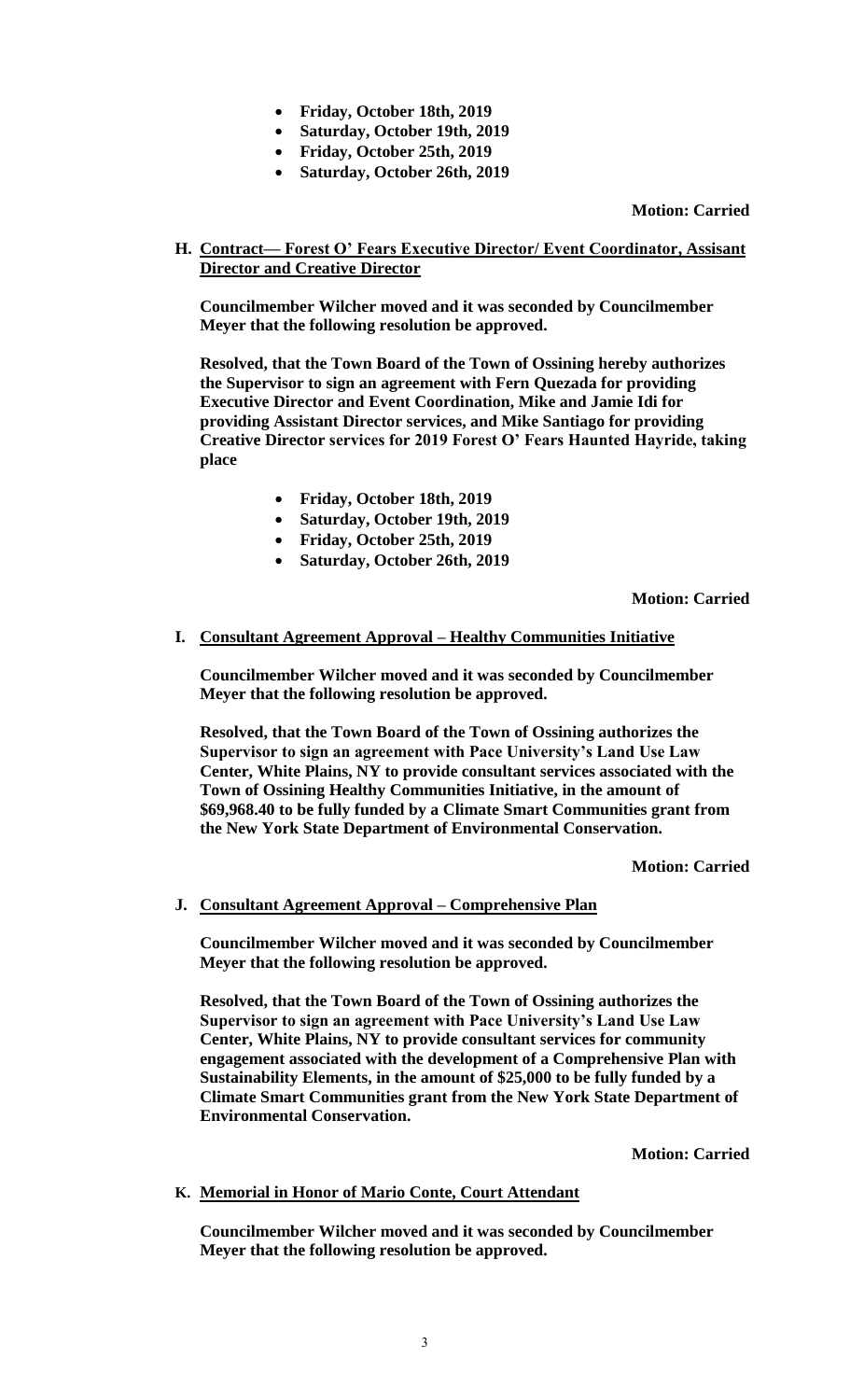**Whereas, on October 24, 2018, Ossining resident and active Town staff member Mario Conte passed away at the age of 56; and**

**Whereas, the Town Supervisor and by extension, the Town Board, were approached by several members of the Town Court staff, as well as several Village of Ossining police officers, with a request to support the production of a plaque for Mr. Conte, as well as permission to hang in the plaque in the lobby of the Court House on Spring Street, a Village of Ossining-owned property being leased by the Town of Ossining; and**

**Whereas, such a request is unprecedented and went to a Town Board Work Session to be discussed in detail; and**

**Whereas, due to the fact that Mr. Conte was actively employed by the Town at the time of his passing, the Town Board is in support of this proposal;**

**Now Therefore be it Resolved, that the Town Board of the Town of Ossining does agree to support this memorial under the following conditions:**

- **1) The Town Board has had a chance to review this request in its entirety.**
- **2) Mr. Conte was an employee of the Town Court and the Village Auxiliary Police for more than 10 combined years.**
- **3) The location of the memorial has been approved and authorized by the Town Board.**
- **4) The Town will contribute no more than 25% of the cost of the memorial, with the remainder to be funded by private donations.**
- **5) Final installation of the memorial will be arranged through the Supervisor's Office.**

**Motion: Carried**

### **L. Finance- Capital Project #2019-5223 – 2019 Town Parks Outdoor Fitness Equipment**

**Councilmember Wilcher moved and it was seconded by Councilmember Meyer that the following resolution be approved.**

**Resolved, that the Town Board of the Town of Ossining authorizes opening a 2019 Capital Project #2019-5223, entitled "2019 Town Parks Outdoor Fitness Equipment" for Louis Engel Waterfront Park, Gerlach Park, and Buck Johnson Park. The total project budget of \$190,000, which includes outdoor fitness equipment for all three Town Parks and additional paving costs, will be funded by a transfer from appropriated fund balance from the General Fund.** 

| Increase:              | 3707110.200.5223           | $$190,000 - 2019$ Town Parks Outdoor Fitness                                                           |
|------------------------|----------------------------|--------------------------------------------------------------------------------------------------------|
| Increase:              | 370050.503100.5223         | Equipment (Expense)<br>\$190,000 - I/F Transfer In-General Fund<br>(Revenue)                           |
| Increase:<br>Increase: | 1009550.905<br>100060.4795 | \$190,000 – Transfer to Capital Fund (Expense)<br>$$190,000$ – Transfer from Fund Balance<br>(Revenue) |

#### **Motion: Carried**

### **M. Contract- Louis Rinaldi Inc., Paving at Studio Hill Road and Haymount Terrace**

**Councilmember Wilcher moved and it was seconded by Councilmember Meyer that the following resolution be approved.**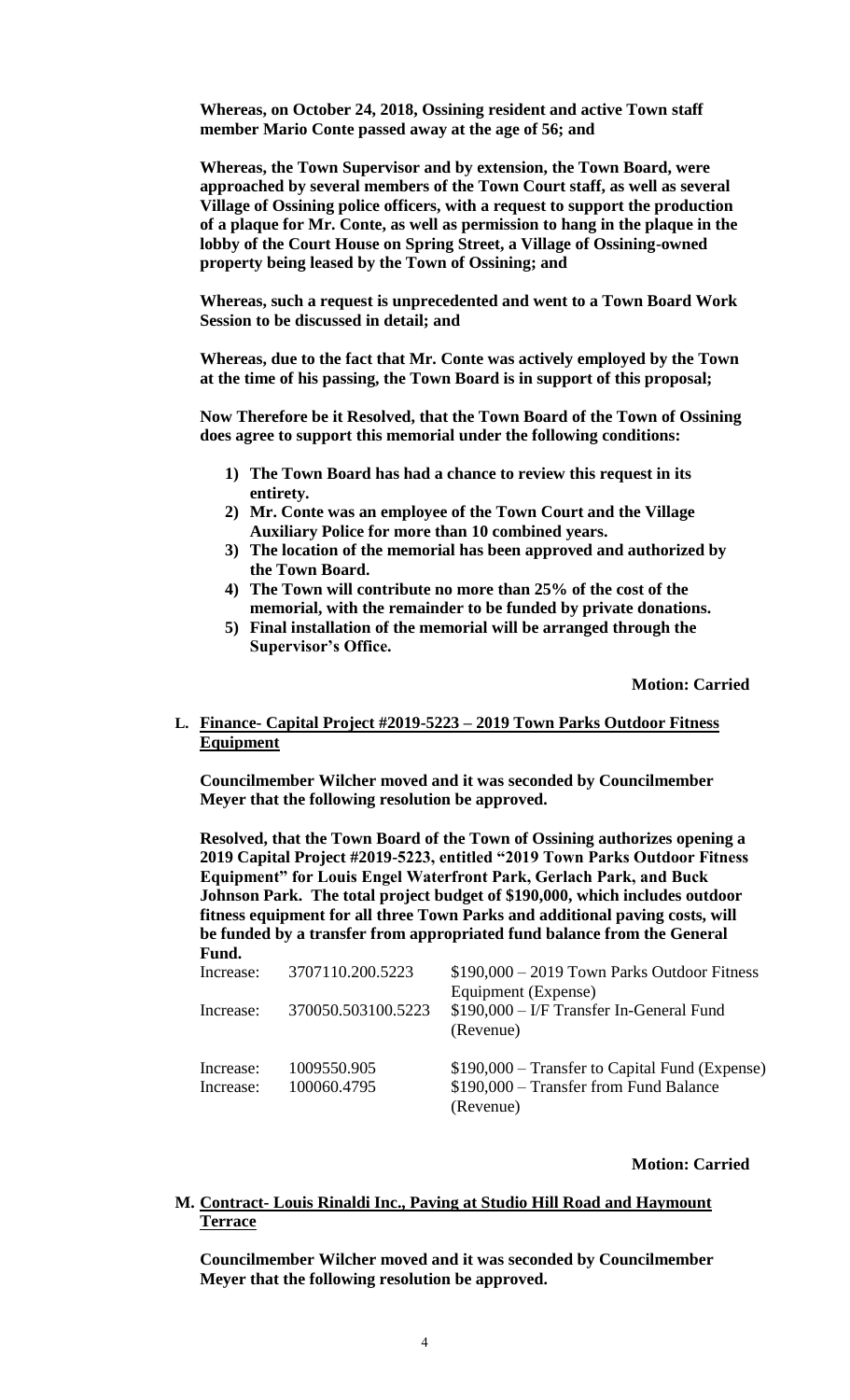**Resolved, that the Town Board of the Town of Ossining hereby authorizes the Supervisor to sign an agreement with Louis Rinaldi Inc., the Town's annual paving bidder, for milling, drainage and paving work at Studio Hill Road and Haymount Terrace as per the proposal dated September 21st, 2019 in an amount not to exceed \$170,000.**

**Motion: Carried**

# **N. Contract- KOMPAN Inc., Louis Engel Park Playground & Adult Fitness Equipment**

**Councilmember Wilcher moved and it was seconded by Councilmember Meyer that the following resolution be approved.**

**Resolved, that the Town Board of the Town of Ossining hereby authorizes the Supervisor to sign an agreement with KOMPAN Inc., 605 W. Howard Lane Suite 101, Austin, Texas, for the provision and installation of playground and adult fitness equipment under the US Communities contract #2017001135, at a cost not to exceed \$45,227.28.**

**Motion: Carried**

## **O. Contract- KOMPAN Inc., Buck Johnson Park Playground & Adult Fitness Equipment**

**Councilmember Wilcher moved and it was seconded by Councilmember Meyer that the following resolution be approved.**

**Resolved, that the Town Board of the Town of Ossining hereby authorizes the Supervisor to sign an agreement with KOMPAN Inc., 605 W. Howard Lane Suite 101, Austin, Texas, for the provision and installation of playground and adult fitness equipment under the US Communities contract #2017001135, at a cost not to exceed \$87,534.24.**

**Motion: Carried**

## **P. Contract- KOMPAN Inc., Gerlach Park Multi Use Game Area**

**Councilmember Wilcher moved and it was seconded by Councilmember Meyer that the following resolution be approved.**

**Resolved, that the Town Board of the Town of Ossining hereby authorizes the Supervisor to sign an agreement with KOMPAN Inc., 605 W. Howard Lane Suite 101, Austin, Texas, for the provision and installation of a custom Multi Use Game Area under the US Communities contract #2017001135.**

## **Motion: Carried**

## **IV. CORRESPONDENCE TO BE RECEIVED AND FILED**

**Councilmember Wilcher moved and it was seconded by Councilmember Meyer that the following resolution be approved.**

**Resolved, that the Town Board of the Town of Ossining hereby accepts the following:**

- **Planning Board Minutes- July 17th, 2019**
- **Planning Board Minutes- August 21st, 2019**

**Motion Carried: Unanimously**